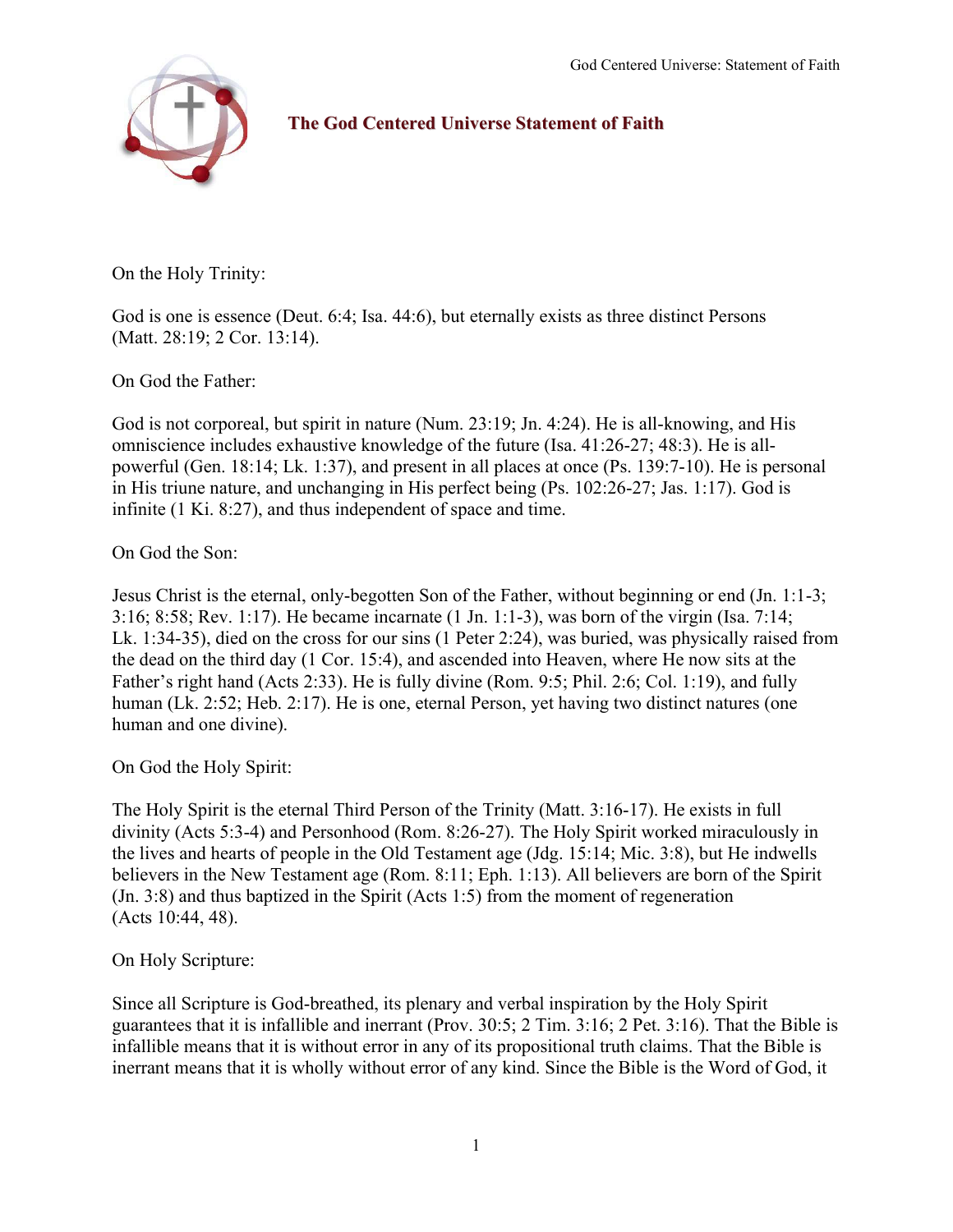is the ultimate and sufficient source of authority in all matters of Christian life and practice (Deut. 29:29; Ps. 119:99; Acts 17:11).

## On Creation:

Being independent of His creation, God created the world out of nothing (Heb. 11:3), not out of any innate need of His own, but as an act of sheer delight in His own glory and sheer grace towards human beings and other creatures. His creative act was accomplished through the agency of all three persons of the Trinity (Gn. 1:1-2; Jn. 1:1-3), and it was finished in six literal days, approximately six thousand years ago (Exod. 20:11; Lk. 3:23-38). Prior to Adam's fall into sin, the creation was "very good" and free from all physical decay and physical death (Gn. 1:30-31; Rom. 8:20-21).

## On Mankind:

Mankind is uniquely created in the image of God (Gen. 1:26). To be created in the image of God involves both: (i) a unique charge of dominion over, and stewardship of the creation (Gen. 1:28; 2:5, 19; 1 Cor. 6:3); and (ii) a unique intellectual and relational capacity to worship God (2 Cor. 3:18). The image of God was tarnished by sin, but is restored to perfection in the Person of Christ (Rom. 8:29; 2 Cor. 4:4; Col. 1:15). Both men and women are created equally in God's image (Gen. 1:27), and in God's magnificent design, the image of God in men and women exhibits a harmonious and wonderful dynamic of male headship and female submission, which mirrors the Father-Son relationship in the Trinity (Gen. 2:23; 1 Cor. 11:7-10).

## On the Nature of Sin:

Sin is a displacing of God through idolatry and a violation of His holy commandments (Gen. 3:4-5; Rom. 1:21ff.). The first humans, Adam and Eve, sinned when they were tempted by the serpent in the Garden. The wages of sin is death (Gen. 2:17; Rom. 6:23), which includes being cast out from the presence and goodness of God (Gen. 3:24). All sins condemn, but there are also varying degrees of sin (Matt. 11:21-24; Lk. 12:47-48; 17:2; Jn. 19:11; Jas. 3:1).

## On Mankind's Depravity:

Adam's sin marred the image of God in him, but did not destroy it in him, nor in his progeny (Gen. 9:6). Adam both represented humanity in sin and cast humanity into a state of perpetual guilt before the God of holiness (Rom. 5:12-14). Another way of saying this is that Adam's sin cast the human race into a state of depravity, in which all humans are born alienated from God, with a sinful nature, craving sin, spiritually dead, and living as children of wrath (Rom. 3:10-18; Eph. 2:1-3). Furthermore, Adam's sin cast the natural creation into a state of decay and death (Gen. 3:17-19) and destroyed perfect love between human beings (Gen. 3:16).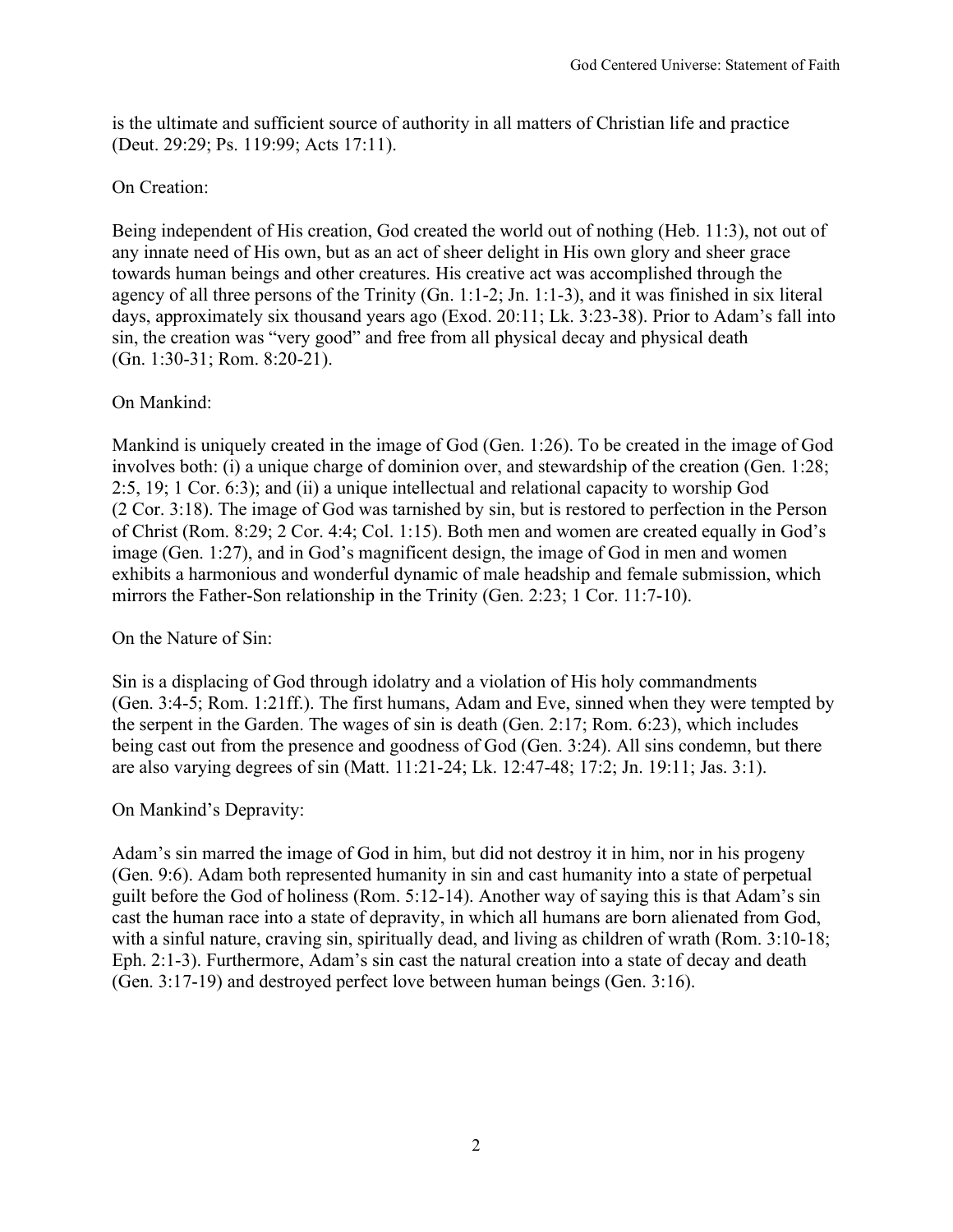### On Atonement:

The atonement of Christ is sufficient to pay for the sins of the whole world (1 Jn. 2:2), but applied for salvation only to those who are being saved (Rom. 9:27). It is cosmic in scope, in that through the atonement of Jesus the whole created order will be healed upon His establishment of the New Heavens and the New Earth (Rom. 8:22).

#### On Salvation:

Salvation is by grace alone, through faith alone, in Christ alone (Jn. 14:6; Acts 4:12; Rom. 4:4-5; Eph. 2:8-9). Obeying God's Law is not a means of salvation because all have transgressed against God's Law and even a single transgression merits everlasting condemnation (Jas. 2:10). Therefore, the only righteousness that can save is a foreign righteousness: the imputed righteousness of Christ Jesus, which is credited to a man's account by faith (Gen. 15:6; Phil. 3:9; Tit. 3:5). Through faith alone a man is justified (declared to be righteous) on the merits of Christ's own righteousness and His substitutionary death in his stead (Rom. 3:20-30; Gal. 3:8, 11, 24).

Other religions are unable to save because they are, by definition, idolatrous, and they deny the biblical truth that besides the name of Jesus Christ of Nazareth there is no other name under heaven given among men by which anyone can be saved (Acts 4:12).

The operative commands in salvation are twofold: "repent" and "believe" in the name of the Lord Jesus Christ (Acts 2:38; 3:19-21; Rom. 10:9). True repentance means turning away from one's wicked idols and evil deeds, turning to God, and, after being born anew, doing works worthy of repentance (Matthew 3:8; Acts 26:20). True faith has God, and thus Christ Jesus, the Son of God incarnate, as its sole object, even as it trusts in Christ by believing upon His saving Word (John 5:24; 1 Peter 1:21). God's sovereignty does not preclude the true involvement of man's free will in conversion (Ezekiel 33:11).

Spiritually, the believer, upon conversion, experiences regeneration, justification, adoption and union with Christ all at once (Rom. 8:15; Eph. 1:5, 2:6; Tit. 3:5). Sanctification inevitably follows salvation, though only gradually and not in a perfect or completed way until Heaven (Rom. 7; Phil. 3:12; Heb. 10:14). Assurance of salvation is offered to every believer (Rom. 8:38-39; 1 Jn. 5:13), but there is also the unspeakable danger of false assurance of salvation in the life of an unbeliever (Matt. 7:21-23; Heb. 6:4-5; 1 Jn. 2:19). Those who truly belong to Christ, who are being sanctified, will persevere in their faith until the end of their lives and, subsequently, will be glorified (Rom. 8:30; Heb. 10:39).

On Marriage, Family, and the Sanctity of Human Life:

Marriage is the lifelong union of one man and one woman in a covenant relationship before God; therefore, heterosexual immorality is vile, and homosexuality is an abomination (Gen. 2:24; Matt. 19:4-6; 1 Cor. 6:18-20; Lev. 18:22; Rom. 1:26-27). The nuclear family, in fellowship and cooperation with the local church, is designed by God and blessed by God to be the primary place of Christian education and discipleship for children (Deut. 6:4-9; Eph. 6:1-4). Procreation